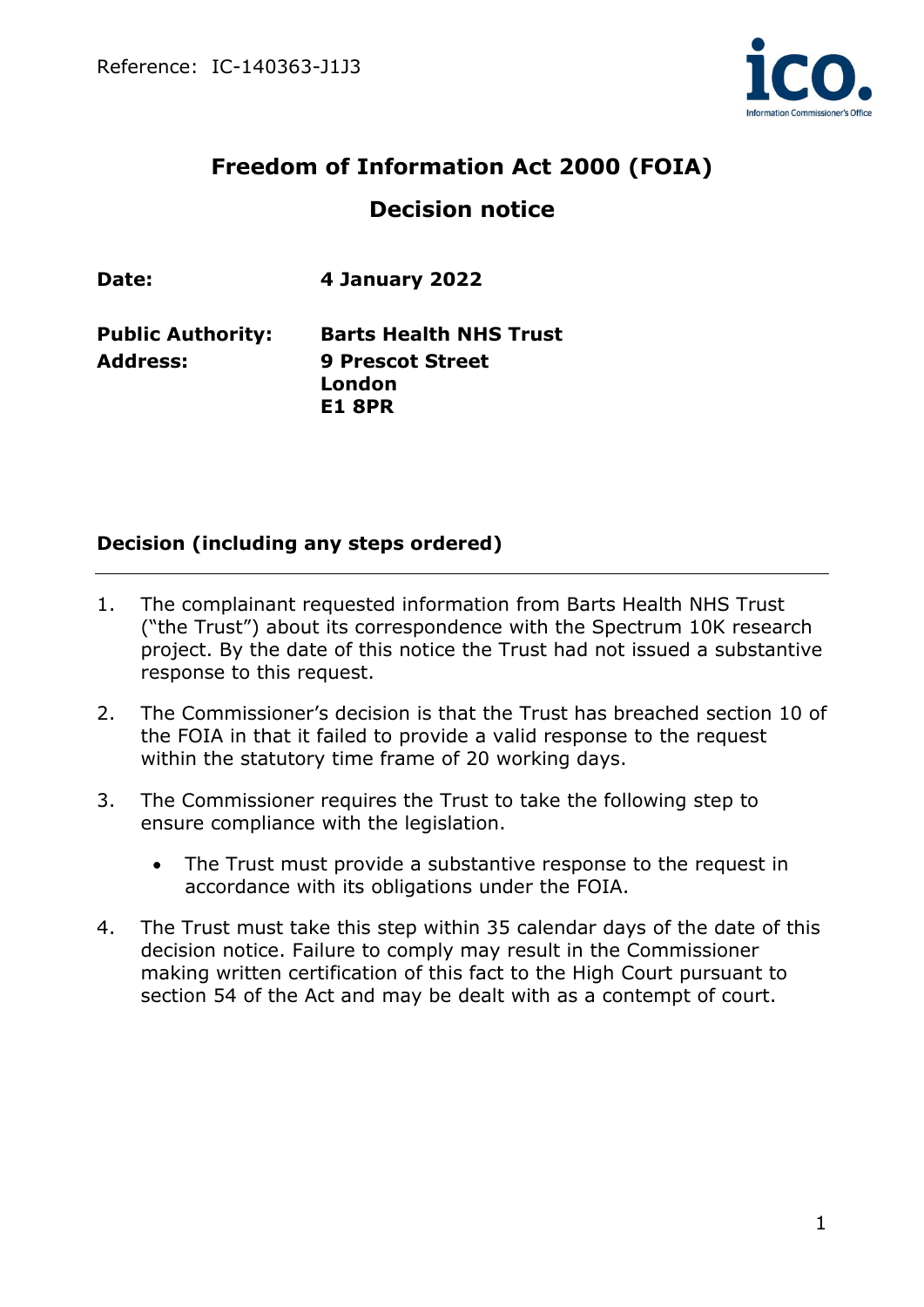

## **Request and response**

5. On 4 October 2021, the complainant wrote to the Trust and requested information in the following terms:

*"Under the Freedom of Information Act 2000, I would like to request:*

*A copy of all correspondence between the Spectrum 10K research project and Barts Health NHS Trust (including the Royal London Hospital).*

*Should this request not fall within the scope of the Act, need refining or requires further clarification. please contact me on the below email as soon as possible to discuss how this may be amended."*

6. To date, a substantive response to the request has not been issued.

#### **Scope of the case**

- 7. The complainant contacted the Commissioner on 12 November 2021 to complain about the Trust's failure to respond to their request.
- 8. The Commissioner has considered whether the Trust has complied with its obligations in relation to the time for compliance at section 10 of the FOIA.

### **Reasons for decision**

9. Section 1(1) of the FOIA states that:

*"Any person making a request for information to a public authority is entitled –*

*(a) to be informed in writing by the public authority whether it holds information of the description specified in the request, and*

*(b) if that is the case, to have that information communicated to him."*

10. Section 10(1) of the FOIA states that a public authority must respond to a request promptly and "*not later than the twentieth working day following the date of receipt*".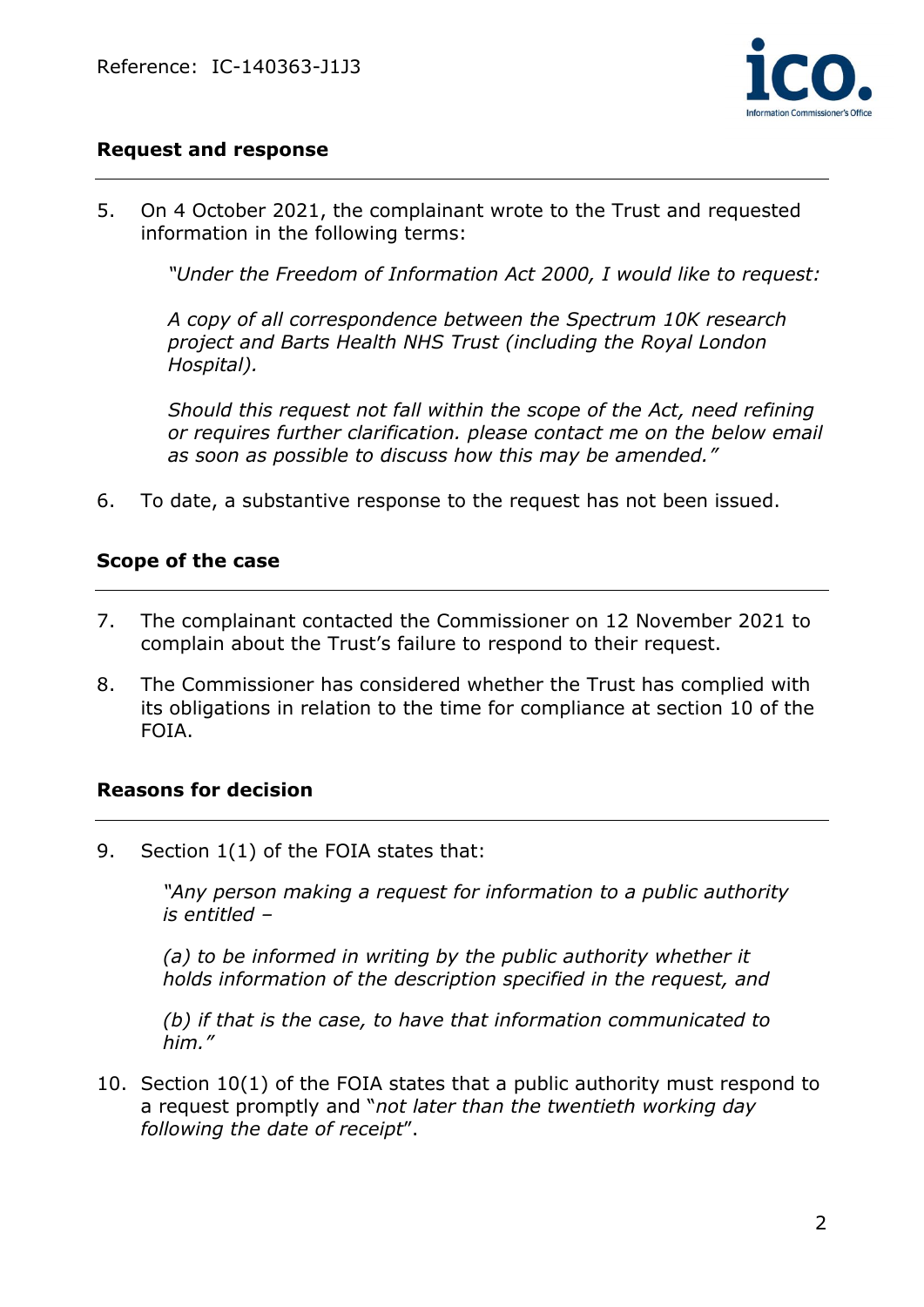

- 11. On 16 November 2021 the Commissioner wrote to the Trust, reminding it of its responsibilities and asking it to provide a substantive response to the complainant's request within 10 working days.
- 12. Despite this intervention the Trust has failed to respond to the complainant.
- 13. From the evidence provided to the Commissioner in this case, it is clear that the Trust did not deal with the request for information in accordance with the FOIA. The Commissioner finds that the Trust has breached section 10 by failing to respond to the request within 20 working days and it is now required to respond to the request in accordance with the FOIA.